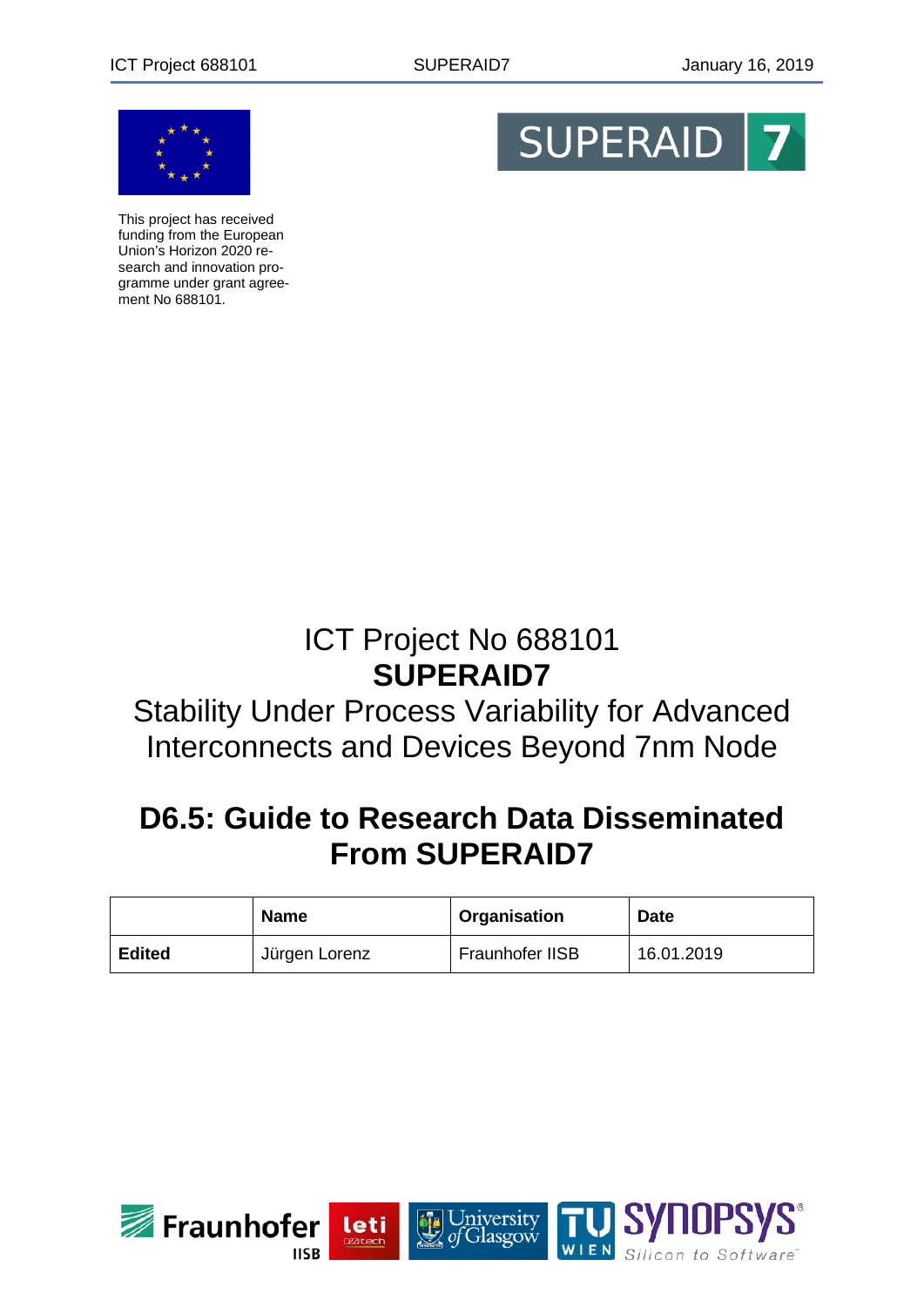## **Contents**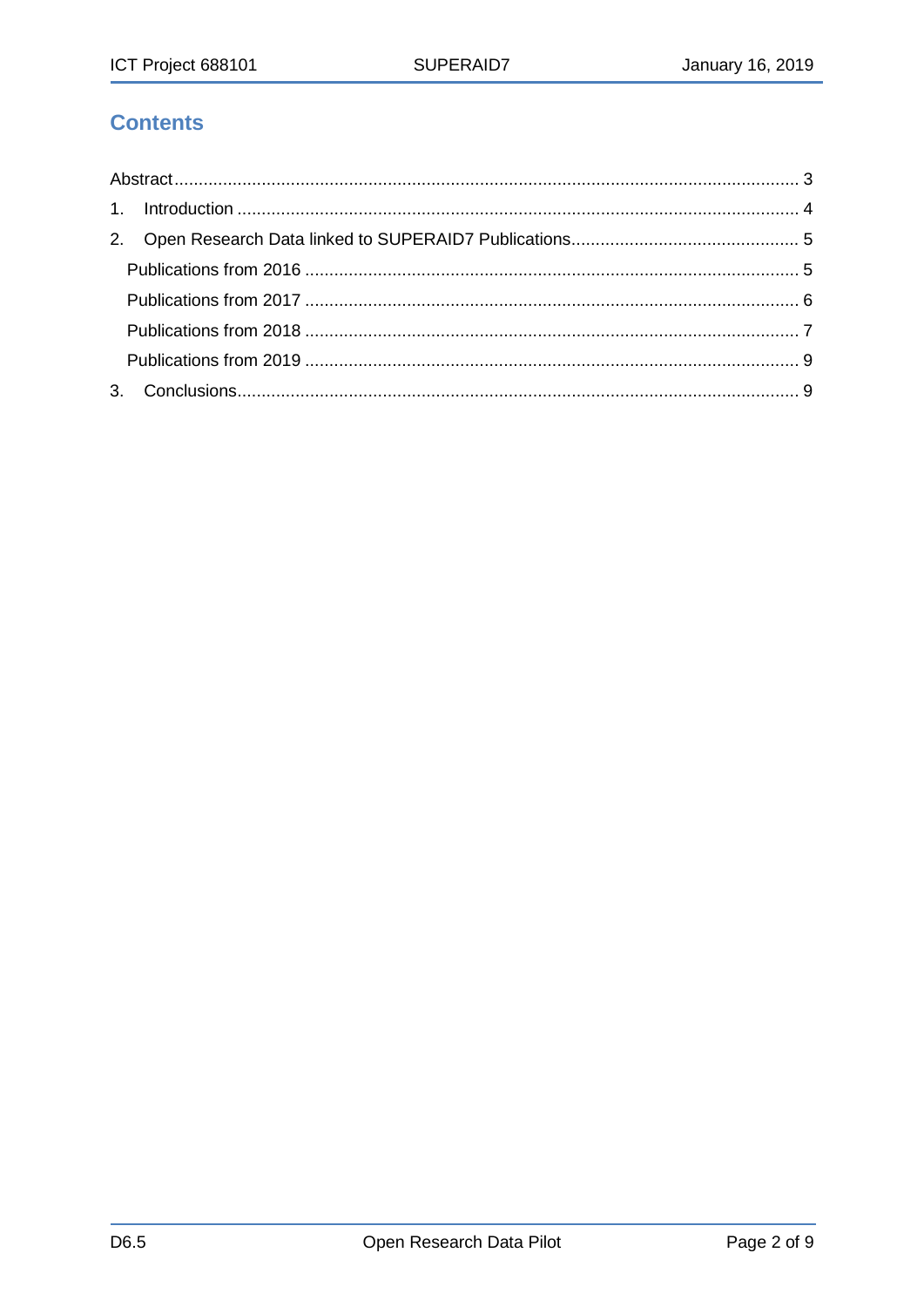## <span id="page-2-0"></span>**Abstract**

This document summarizes and links to research data generated within the SUPERAID7 project which could be disseminated without compromising confidentiality issues or commercial interest of partners. Experimental data used in SUPERAID7 could only be included to a limited extent, because it mainly resulted from background or sideground work of project or cooperation partners. Therefore, data included mainly refers to physical models developed, their comparison with literature or other models, generic benchmark studies or variability studies. The dissemination of these data is based on a hierarchical access principle. Here, this document serves as the entry point and guide in which an inventory of the data generated and disseminated is given, together with a link to the detailed data, which were in most cases published in journals or conference proceedings, and made available Open Access.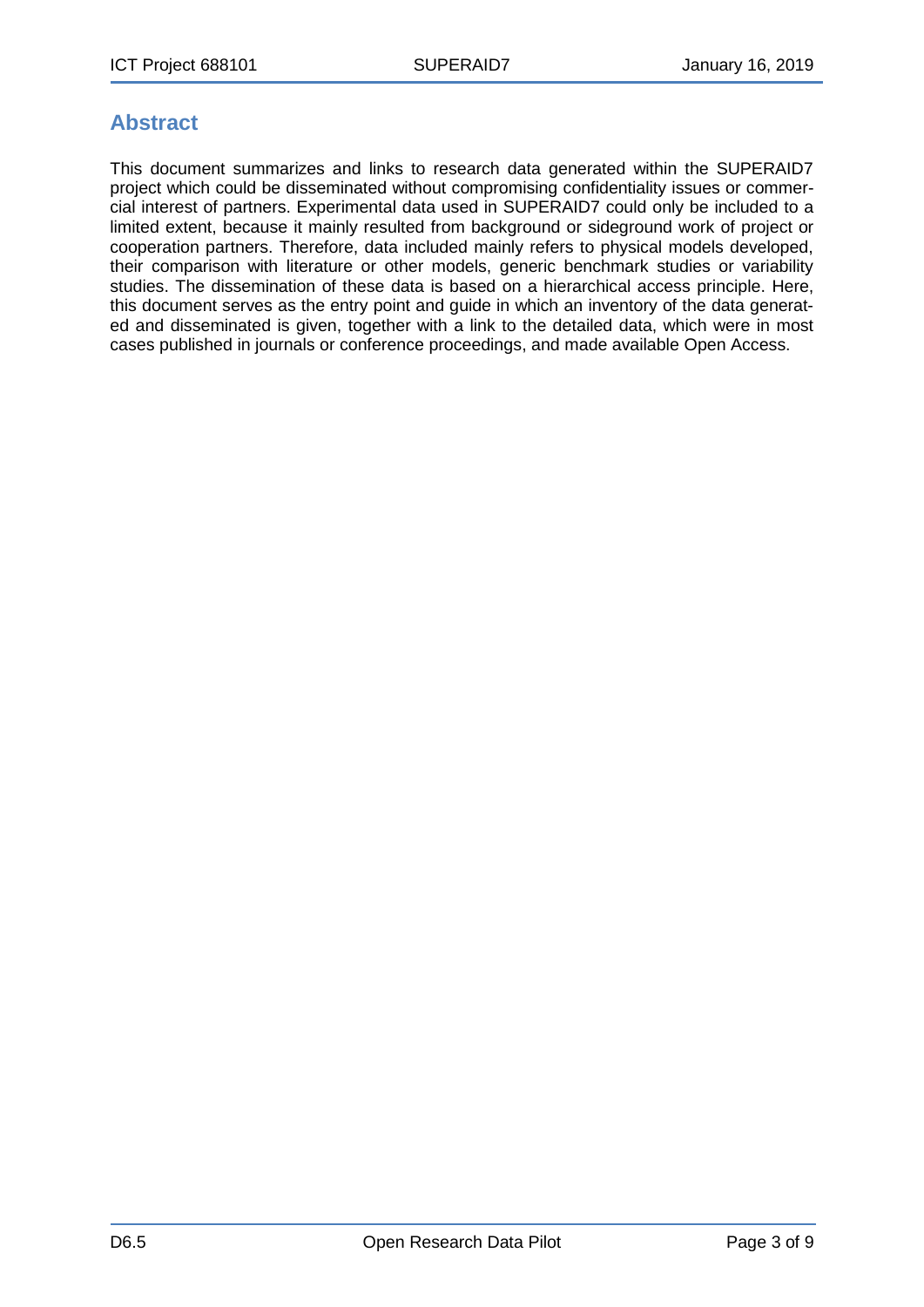## <span id="page-3-0"></span>**1. Introduction**

Within the SUPERAID7 a software system has been established for the simultaneous simulation of the impact of systematic and stochastic process variations on device and circuits. In order to efficiently achieve this goal, the project has been based on the integration of a limited set of software modules, enhanced or newly developed by the partners, with background software from partners and commercial tools. In order to benchmark and to demonstrate the software system developed, experimental data existing from background or sideground work with the involvement of the SUPERAID7 partner CEA/LETI has been reused, because it was neither necessary nor feasible, within the resource and time limitations of the project, to carry out a significant number of new experiments. Therefore SUPERAID7 and/or its partners are in most cases not owners of the data used in the project.

Based on this, the data to be used in SUPERAID7 and the access to them were characterized in the SUPERAID7 proposal as follows:

*"Data used in the project will*

- *generally consist of measured process results, device or circuit characteristics;*
- *either be re-used from background or sideground work of partners, or*
- *be provided by members of the ISAB under non-disclosure conditions, or*
- *be extracted from the literature;*
- *the overall target is the comparison between simulation and experiment.*

*Frequently beside confidentiality also the need-to-know principle will have to be applied. In view of this*

- *data will (if the restriction defined by the external owner allows) be stored in a repository on the internal SUPERAID7 WWW page, where it will only be accessible to the SUPERAID7 partners;*
- *related comparisons with simulations will also be stored there;*
- *limited distribution of selected original data but especially of results of the comparison between simulation and experiment will be made in scientific publications and/or to the ISAB."*

In consequence of that situation, during the proposal phase the consortium had opted out of the Open Research Data Pilot.

Later in the project, this additional deliverable D6.5 "Guide to Research Data Disseminated From SUPERAID7" was introduced following discussions between the EC and the consortium. The purpose of this new deliverable is described in the abstract given above. Its content was also defined in the Data Management Plan of SUPERAID7:

*"Data will be selected for dissemination to the public based on the following criteria:*

- *Dissemination must not be in conflict with confidentiality issues. In particular, this will exclude most or all experimental data obtained from background or sideground cooperations of partners.*
- *Among the data not blocked by confidentiality issues the consortium will choose the data which is considered most interesting to the public.*

*Data to be disseminated will mainly consist of comparisons between simulation and experiments from literature, generic benchmark studies, or variability studies.*

*The main route for dissemination of data will be via scientific open access publications. Where appropriate and possible, supporting or more detailed data will be made available via the public WWW of SUPERAID7."*

The access to the released research data has been organized via the public part of the SUPERAID7 WWW, which according to the Description of the Action will be kept up-to-date and accessible at least for three years after the end of the SUPERAID7 project, which means at least until the end of 2021. The following two chapters summarize which data are available, and where to find them at the SUPERAID7 WWW page.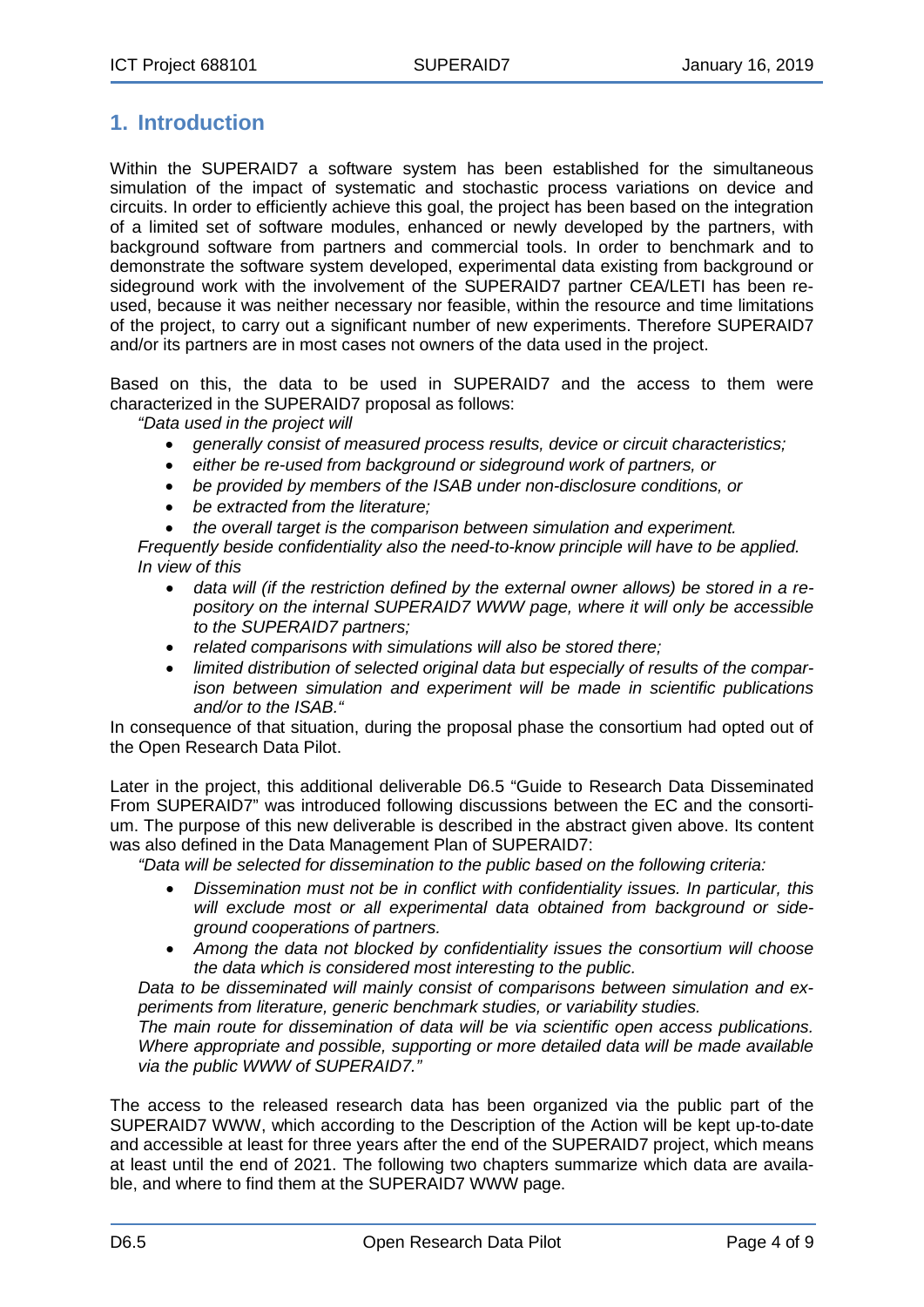### <span id="page-4-0"></span>**2. Open Research Data linked to SUPERAID7 Publications**

As foreseen in the Grant Agreement, all peer-reviewed publications from SUPERAID7 are accessible via Gold Open Access or at least via Green Open Access. They are accessible in the public section of the SUPERAID7 WWW, under the link

<https://www.superaid7.eu/en/project/publications.html> . In total these are 40 publications. In the following, a list of these publications is given, together with the information *(in italics)* which kind of data linked to this publication is available via this WWW page, or why no data is available. Where appropriate, references to the related work packages (WPs) of SUPERAID7 are given.

#### <span id="page-4-1"></span>**Publications from 2016**

[1] T. Al-Ameri, V. Georgiev, F.-A. Lema, T. Sadi, X. Wang, E. Towie, C. Riddet, C. Alexander, A. Asenov, Impact of Strain on the Performance of Si Nanowires Transistors at the Scaling Limit: A 3D Monte Carlo / 2D Poisson Schrodinger Simulation Study, in: Proceedings of 2016 International Conference on Simulation of Semiconductor Processes and Devices (SISPAD 2016), p. 213

*This paper shows a background simulation based on 3D Monte Carlo that was used to validate the simulation methods developed in WP4.*

[2] S. Barraud, V. Lapras, M.P. Samson, L. Gaben, L. Grenouillet, V. Maffini-Alvaro, Y. Morand, J. Daranlot, N. Rambal, B. Previtalli, S. Reboh, C. Tabone, R. Coguand, E. Augendre, O. Rozeau, J.M. Hartmann, C. Vizioz, C. Arvet, P. Pimenta-Barros, N. Posseme, V. Loup, C. Comboroure, C. Euvrard, V. Balan, I. Tinti, G. Audoit, N. Bernier, D. Cooper, Z. Saghi, F. Allain, A. Toffoli, O. Faynot, M. Vinet, Vertically Stacked-NanoWires MOSFETs in a Replacement Metal Gate Process with Inner Spacer and SiGe Source/Drain, in: Proceedings International Electron Devices Meeting (IEDM) 2016

*This paper includes sideground data used for the validation of advanced simulation tools developed in WPs4/5/6.*

[3] L. Bourdet, J. Li, J. Pelloux-Prayer, F. Triozon, M. Casse, S. Barraud, S. Martinie, D. Rideau, Y. Niquet, High and Low-field Contact Resistances in Trigate Devices in a Non-Equilibrium Green´s Functions Framework, in: Proceedings of 2016 International Conference on Simulation of Semiconductor Processes and Devices (SISPAD 2016), p. 291

*Comparison between NEGF simulation (WP4) and experimental data (sideground data from LETI)*

[4] V.P. Georgiev, M.M. Mirza, A.-I. Dochioiu, F.-A. Lema, S.M. Amoroso, E. Towie, C. Riddet, D.A. MacLaren, A. Asenov, D.J. Paul, Experimental and Simulation Study of a High Current 1D Silicon Nanowire Transistor using Heavily Doped Channels, in: Proceedings of 2016 IEEE Nanotechnology Materials and Devices Conference (NMDC)

*This paper shows comparison between simulation and experimental data from one of our collaborators in GU. This work is a side-ground for simulation methods developed in WP4.*

[5] O. Rozeau, S. Martini, T. Poiroux, F. Triozon, S. Barraud, J. Lacord, Y.M. Niquet, C. Tabone, R. Coquand, E. Augendre, M. Vinet, O. Faynot, J.-Ch. Barbe, NSP: Physical Compact Model for Stacked-planar and Vertical Gate-All-Around MOSFETs, in: Proceedings International Electron Devices Meeting (IEDM) 2016

*Description of compact model developed in WP5 and comparison with experimental data (sideground data from LETI).*

[6] T. Sadi, E. Towie, M. Nedjalkov, C. Riddet, C. Alexander, L. Wang, V. Georgiev, A. Brown, C. Millar, A. Asenov, One-Dimensional Multi-Subband Monte Carlo Simulation of Charge Transport in Si Nanowire Transistors, in: Proceedings of 2016 Inter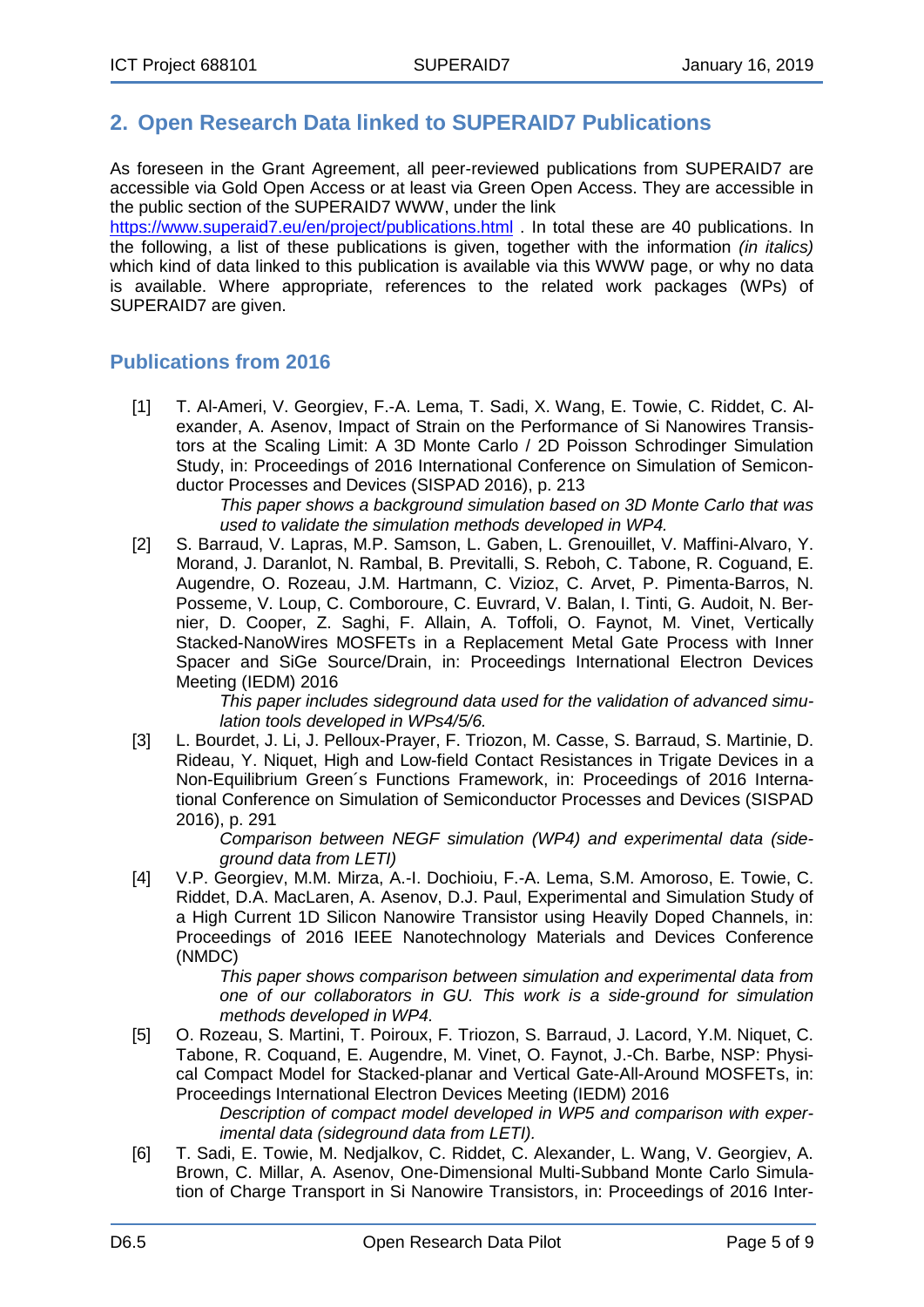national Conference on Simulation of Semiconductor Processes and Devices (SISPAD 2016), p. 23

*This paper shows our first results on 1D MS MC develop in WP4. No experimental data is used in this paper.*

[7] L. Wang, B. Cheng, P. Asenov, A. Pender, D. Reid, F. Adamu-Lema, C. Millar, A. Asenov, TCAD Proven Compact Modelling Re-centering Technology for Early 0.x PDKs, in: Proceedings of 2016 International Conference on Simulation of Semiconductor Processes and Devices (SISPAD 2016), p. 157

*Some experimental data from literature used, as cited therein.*

[8] Z. Zeng, F. Triozon, Y. Niquet, S. Barraud, Size-dependent Carrier Mobilities in Rectangular Silicon Nanowire Devices, in: Proceedings of 2016 International Conference on Simulation of Semiconductor Processes and Devices (SISPAD 2016), p. 257

*Description of carrier mobility model based on NEGF simulation developed in WP4.*

[9] Z. Zeng, F. Triozon, Y. Niquet, Carrier Scattering by Workfunction Fluctuations and Interface Dipoles in high-κ/Metal Gate Stacks, in: Proceedings of 2016 International Conference on Simulation of Semiconductor Processes and Devices (SISPAD 2016), p. 369

*Variability study based on NEGF simulation developed in WP4.*

#### <span id="page-5-0"></span>**Publications from 2017**

[10] T. Al-Ameri, V.P. Georgiev, F. Adamu-Lema, A. Asenov, Simulation Study of Vertically Stacked Lateral Si Nanowires Transistors for 5-nm CMOS Applications, J. Electron Dev. Soc. 5 (2017) 466

*This paper describes preliminary simulation data which we obtained during developing the methods and algorithms in WP4. No experimental data is used from this project but we validated the result to experimental data from literature.*

[11] T. Al-Ameri, V. Georgiev, F. Adamu-Lema, A. Asenov, Does a Nanowire Transistor Follow the Golden Ratio, in: Proceedings of 2017 International Conference on Simulation of Semiconductor Processes and Devices (SISPAD 2017), p. 57

*Initial simulations work for 3D MC and DD which is linked to WP4. No experimental data is used in this paper.*

[12] J.-C. Barbé, S. Barraud, O. Rozeau, S. Martinie, J. Lacord, P. Blaise, Z. Zeng, L. Bourdet, F. Triozon, Y. Niquet, Stacked Nanowires/Nanosheets GAA MOSFET From Technology to Design Enablement, in: Proceedings of 2017 International Conference on Simulation of Semiconductor Processes and Devices (SISPAD 2017), p. 5

> *Description of model developed in WP4 and WP5 in agreement with sideground data described in WP2.*

[13] S. Barraud, V. Lapras, B. Previtali, M.P. Samson, J. Lacord, S. Martinie, M.A. Jaud, S. Athanasiou, F. Trizon, O. Rozeau, J.M. Hartmann, C. Vizioz, C. Comboroure, F. Andrieu, J.C. Barbe, M, Vinet, T. Ernst, Performance and Design Considerations for Gate-All-Around Stacked-NanoWires FETs, in: Proceedings International Electron Devices Meeting (IEDM) 2017

*This paper includes sideground data used for the validation of advanced simulation tools developed in WP4/5/6.*

[14] S. Barraud, V. Lapras, M. Samson, B. Previtali, J. Hartmann, N. Rambal, C. Vizioz, V. Loup, C. Comboroure, F. Triozon, N. Bernier, D. Cooper, M. Vinet, Stacked-Wires FETs for Advanced CMOS Scaling , Proceedings 2017 International Conference on Solid State Devices and Materials (SSDM 2017)

*This paper includes sideground data used for the validation of advanced simulation tools developed in WP4/5/6.*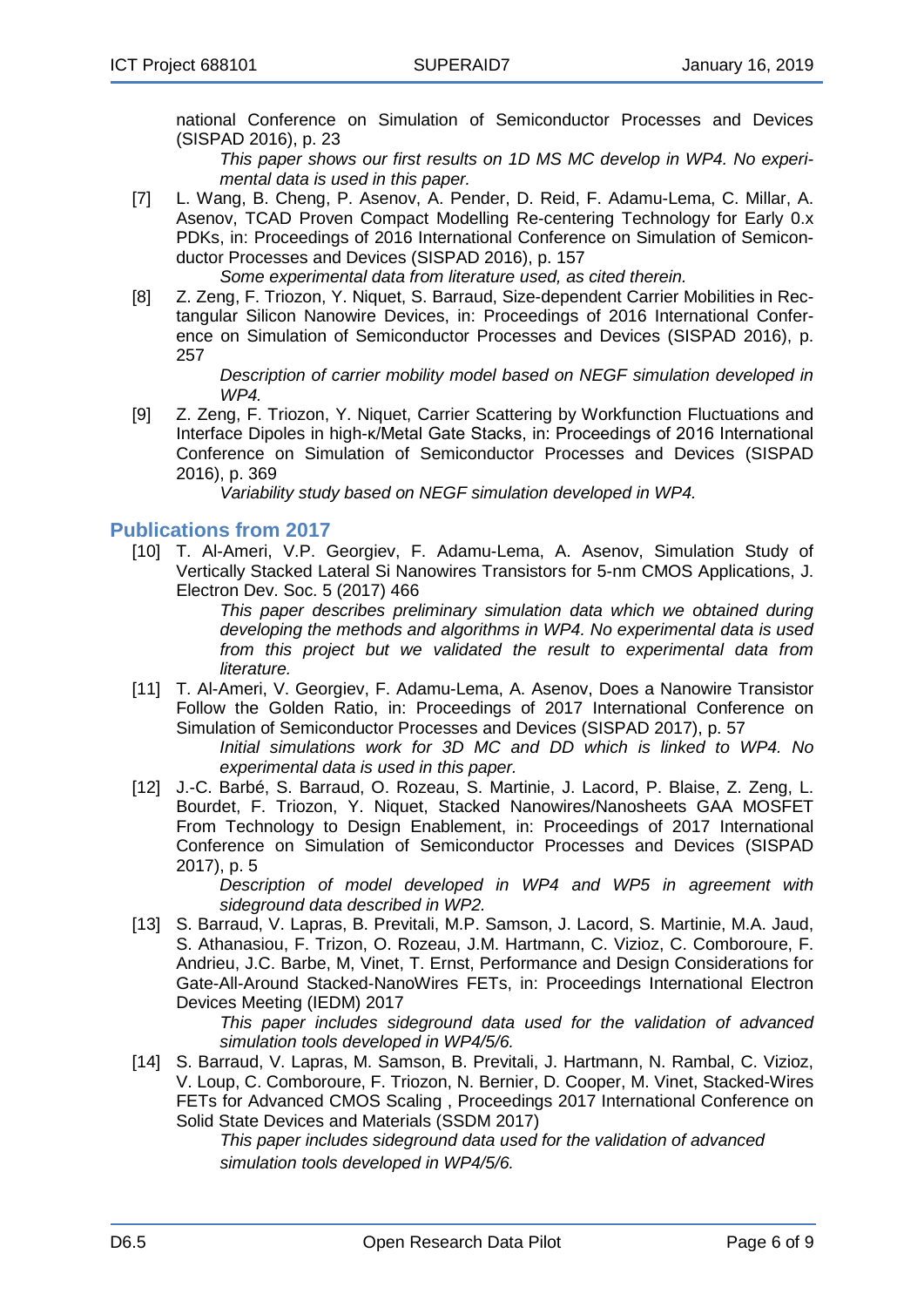[15] B. Cardoso Paz, M. Casse, S. Barraud, G. Reimbold, M. Vinet, O. Faynot, M. Pavanello, New Method for Individual Electrical Characterization of Stacked SOI Nanowire MOSFETs, in: Proceedings 2017 SOI-3D-Subthreshold Microelectronics Technology Unified Conference (S3S)

*This paper includes sideground data used for the validation of advanced simulation tools developed in WP4/5/6.*

- [16] B. Cardoso Paz, M. Pavanello, M. Casse, S. Barraud, G. Reimbold, M. Vinet, O. Faynot, Performance and Transport Analysis of Vertically Stacked p-FET SOI Nanowires, in: Proceedings 2017 Joint International EUROSOI-ULIS Workshop *This paper includes sideground data used for the validation of advanced simulation tools developed in WP4/5/6.*
- [17] P. Ellinghaus, M. Nedjalkov, J. Weinbub, S. Selberherr, Wigner Analysis of Surface Roughness in Quantum Wires, in: Book of Abstracts of the 2nd International Wigner Workshop (IW2), (2017), p. 40

*Typical parameters used from literature cited.*

[18] P. Ellinghaus, J. Weinbub, M. Nedjalkov, S. Selberherr, Analysis of Lense-governed Wigner Signed Particle Quantum Dynamics, Phys. Status Solidi RRL 11 (2017) 1700102:

*Paper deals with software functionality. Therefore only generic data used.*

[19] L. Filipovic, R.L. de Orio, W. Zisser, S. Selberherr, Modeling Electromigration in Nanoscaled Copper Interconnects, in: Proceedings of 2017 International Conference on Simulation of Semiconductor Processes and Devices (SISPAD 2017), p. 161

*Typical parameters and geometries used from literature cited.*

[20] V.P. Georgiev, M.M Mirza, A.-I. Dochioiu, F.-A. Lema, S.M. Amoroso, E. Towie, C. Riddet, D.A. MacLaren, A. Asenov, D.J. Paul, Experimental and simulation study of 1D silicon nanowire transistors using heavily doped channels, *IEEE [Transactions](http://eprints.gla.ac.uk/view/journal_volume/IEEE_Transactions_on_Nanotechnology.html) on [Nanotechnology](http://eprints.gla.ac.uk/view/journal_volume/IEEE_Transactions_on_Nanotechnology.html)*, 16(5), pp. 727-735.

> *This paper shows comparisons between simulation and experimental data from one of our collaborators in GU. This work is a side-ground for simulation methods developed in WP4.*

[21] J. Weinbub, M. Nedjalkov, I. Dimov, S. Selberherr, Wigner-signed Particles Study of Double Dopant Quantum Effects, in: Book of Abstracts of the 2nd International Wigner Workshop (IW2), (2017), p. 50

*Typical parameters used from literature cited.*

[22] Z. Zeng, F. Triozon, S. Barraud, Y.-M. Niquet, A Simple Interpolation Model for the Carrier Mobility in Trigate and Gate-All-Around Silicon NWFETs, IEEE. Trans. Electr. Dev. 64 (2017) 2485

*Description of carrier mobility model based on NEGF simulation developed in WP4.*

#### <span id="page-6-0"></span>**Publications from 2018**

[23] T. Al-Ameri, Correlation between the Golden Ratio and Nanowire Transistor Performance, Appl. Sci. 8 (2018) 54

*Initial simulations work for 3D MC and DD which is linked to WP4. No experimental data is used in this paper and this paper is extension of paper [11].*

[24] E. Baer, J. Lorenz, The Effect of Etching and Deposition Processes on the Width of Spacers Created during Self-Aligned Double Patterning, in: Proceedings of 2018 International Conference on Simulation of Semiconductor Processes and Devices (SISPAD 2018), p. 236

*Typical parameters used in agreement with literature cited.*

[25] Z. Belete, E. Baer, A. Erdmann, Modeling of Block Copolymer Dry Etching for Directed Self-Assembly Lithography, Proc. of SPIE 10589 (2018) 105890U *Models and data for calibration taken from literature as cited in paper*.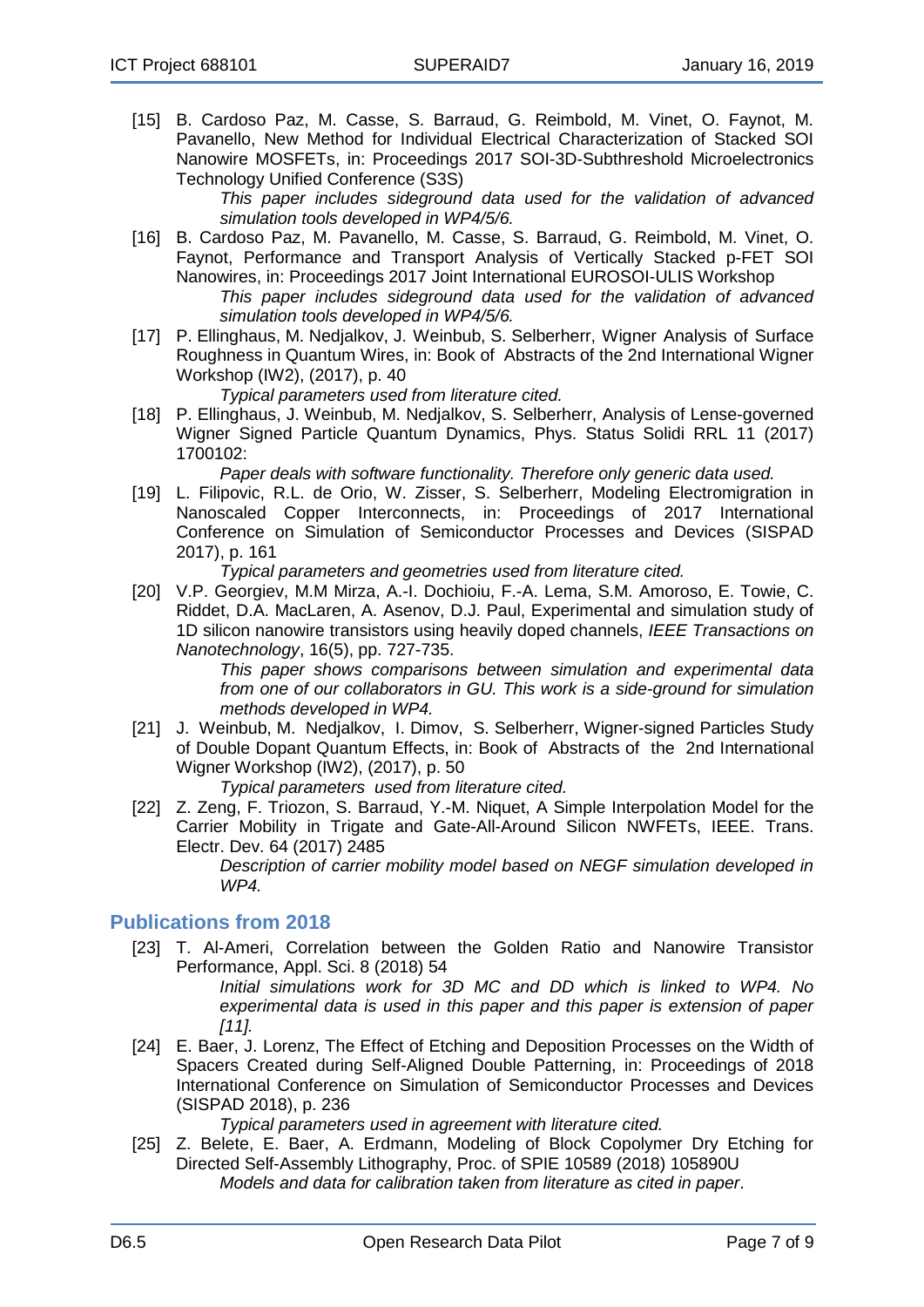[26] S. Berrada, J. Lee, H. Carillo-Nunes, C. Medina-Bailon, F. Adamu-Lema, V. Georgiev, A. Asenov, Quantum Transport Investigation of Threshold Voltage variability in Sub-10nm Junctionless Si Nanowire FETs, in: Proceedings of 2018 International Conference on Simulation of Semiconductor Processes and Devices (SISPAD 2018), p. 244

*This work is based on the developed NEGF solver in task 4.1.3 in WP4. No experimental data is used from this project but our work is validated by comparison to existing literature results.* 

[27] B. Cardoso Paz, M. Casse, S. Barraud, G. Reimbold, M. Vinet, O. Faynot, M. Pavanello, Electrical Characterization of Vertically Stacked p-FET SOI Nanowires, Solid-State Electronics 141 (2018) 84

*This paper includes sideground data used for the validation of advanced simulation tools developed in WP4/5/6.*

[28] B. Cardoso Paz, M. Casse, S. Barraud, G. Reimbold, M. Vinet, O. Faynot, M.

Pavanello, Methodology to Separate Channel Conductions of Two Level Vertically Stacked SOI Nanowire MOSFETs, Solid-State Electronics 149 (2018) 62

> *This paper includes sideground data used for the validation of advanced simulation tools developed in WP4/5/6.*

[29] L. Filipovic, R.L. de Orio, Modeling the Influence of Grains and Material Interfaces on Electromigration, in: Proceedings of 2018 International Conference on Simulation of Semiconductor Processes and Devices (SISPAD 2018), p. 83

*Typical parameters and geometries used from literature cited.*

- [30] X. Klemenschits, S. Selberherr, L. Filipovic, Unified Feature Scale Model for Etching in  $SF<sub>6</sub>$  and CI Plasma Chemistries, in: Proceedings 2018 Joint International EUROSOI-ULIS Workshop *Mainly generic data and parameters used. Process models from literature as cited.*
- [31] X. Klemenschits, S. Selberherr, L. Filipovic, Modeling of Gate Stack Patterning for Advanced Technology Nodes: A Review, Micromachines 12 (2018) 631 *Review paper, where all data is from literature as cited.*
- [32] J. Lee, S. Berrada, H. Carillo-Nunez, C. Medina-Bailon, F. Adamu-Lema, V. Georgiev, A. Asenov, The Impact of Dopant Diffusion on Random Dopant Fluctuation in Si nanowire FETs: A Quantum Transport Study, in: Proceedings of 2018 International Conference on Simulation of Semiconductor Processes and Devices (SISPAD 2018), p. 280

*This work is based on the developed NEGF solver in task 4.1.3 in WP4. No experimental data is used from this project. We used parameters and geometry from existing literature data.*

[33] J. Lee, O. Badami, H. Carrillo-Nunez, S. Berrada, C. Medina-Bailon, T. Dutta, F. Adamu-Lema, V. P. Georgiev, A. Asenov, Variability [predictions](http://eprints.gla.ac.uk/173916/) for the next technology [generations](http://eprints.gla.ac.uk/173916/) of n-type SixGe1-x nanowire MOSFETs. *[Micromachines](http://eprints.gla.ac.uk/view/journal_volume/Micromachines.html)*, 9(12), 643.

*This work describes variability in nanowires in SiGe allows based on the developed NEGF solver in task 4.1.3 in WP4. We used parameters and geometry from existing literature data.*

- [34] J.K. Lorenz, A. Asenov, E. Bär, S. Barraud, C. Millar, M. Nedjalkov, Process Variability for Devices at and beyond the 7 nm Node, in: Proceedings of the 18th Symposium on Advanced CMOS-Compatible Semiconductor Devices, Ed. J.A. Martino, J.P. Raskin, S. Selberherr, H. Ishii, F. Gamiz, B.Y. Nguyen, A. Yoshino, The Electrochemical Society, ECS Transactions 85-8, 2018, p. 113 *Generic data used. TEM micrographs from literature as cited.*
- [35] J.K. Lorenz, A. Asenov, E. Bär, S. Barraud, F. Kluepfel, C. Millar, M. Nedjalkov, Process Variability for Devices at and beyond the 7 nm Node, ECS J. Solid State Science Technol. 7 (2018) P595